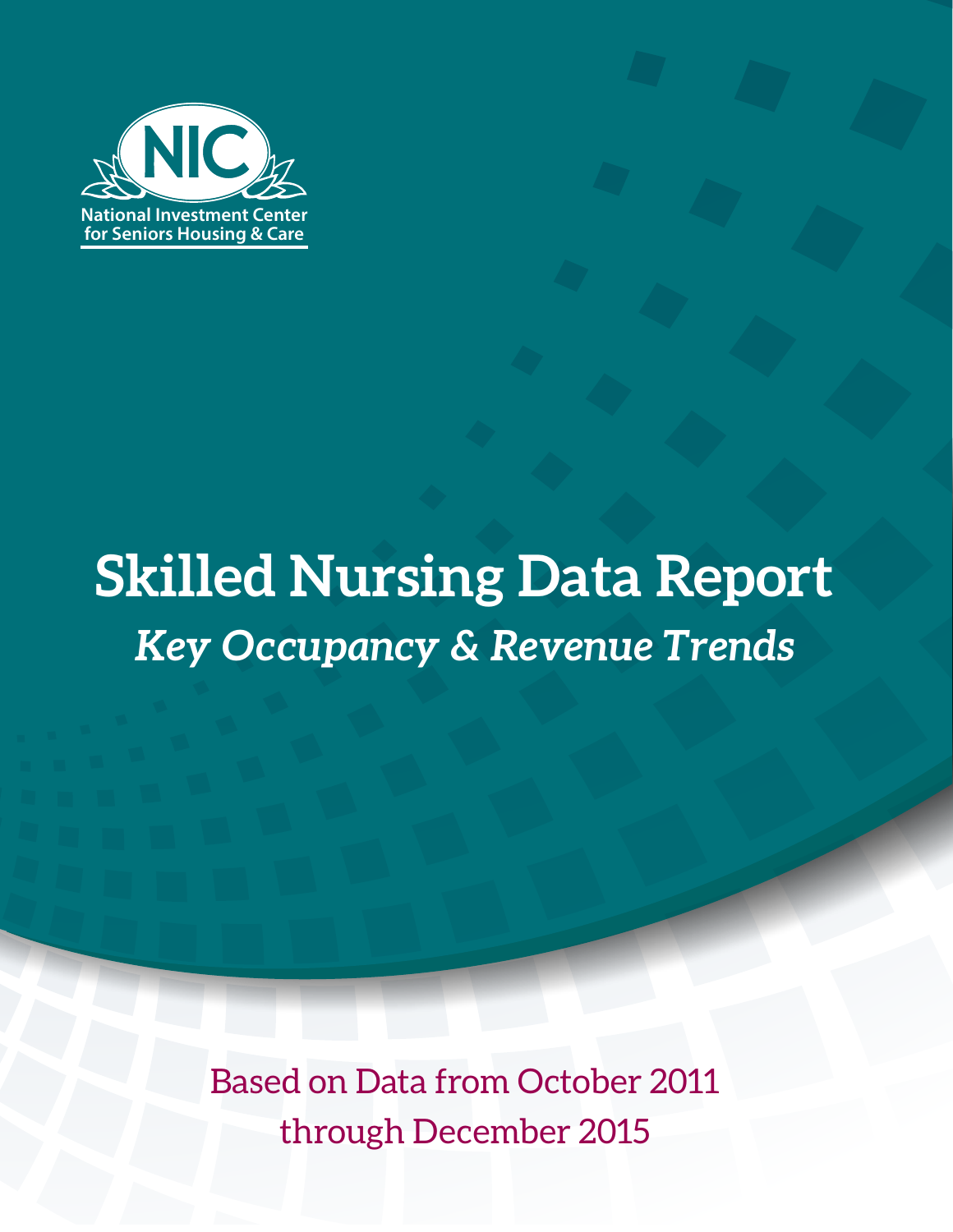# **Table of Contents**

- » [Skilled Nursing Trends](#page-2-0) & Summary [3](#page-2-0)
- » Skilled Nursing Coverag[e 4](#page-3-0)
- » Key Indicator[s 4](#page-3-0)
- » [Glossary of Terms 5](#page-4-0)
- » [Explanation of Data 5](#page-4-0)

#### **Given the transformation occurring in the skilled nursing space, accurate and timely data is paramount for navigating the future and attracting capital from new investors. " "**

-Bill Kauffman, Senior Principal, NIC

Copyright ©2016 National Investment Center for Seniors Housing & Care (NIC). All rights reserved. Data believed to be accurate but not guaranteed; subject to future revision.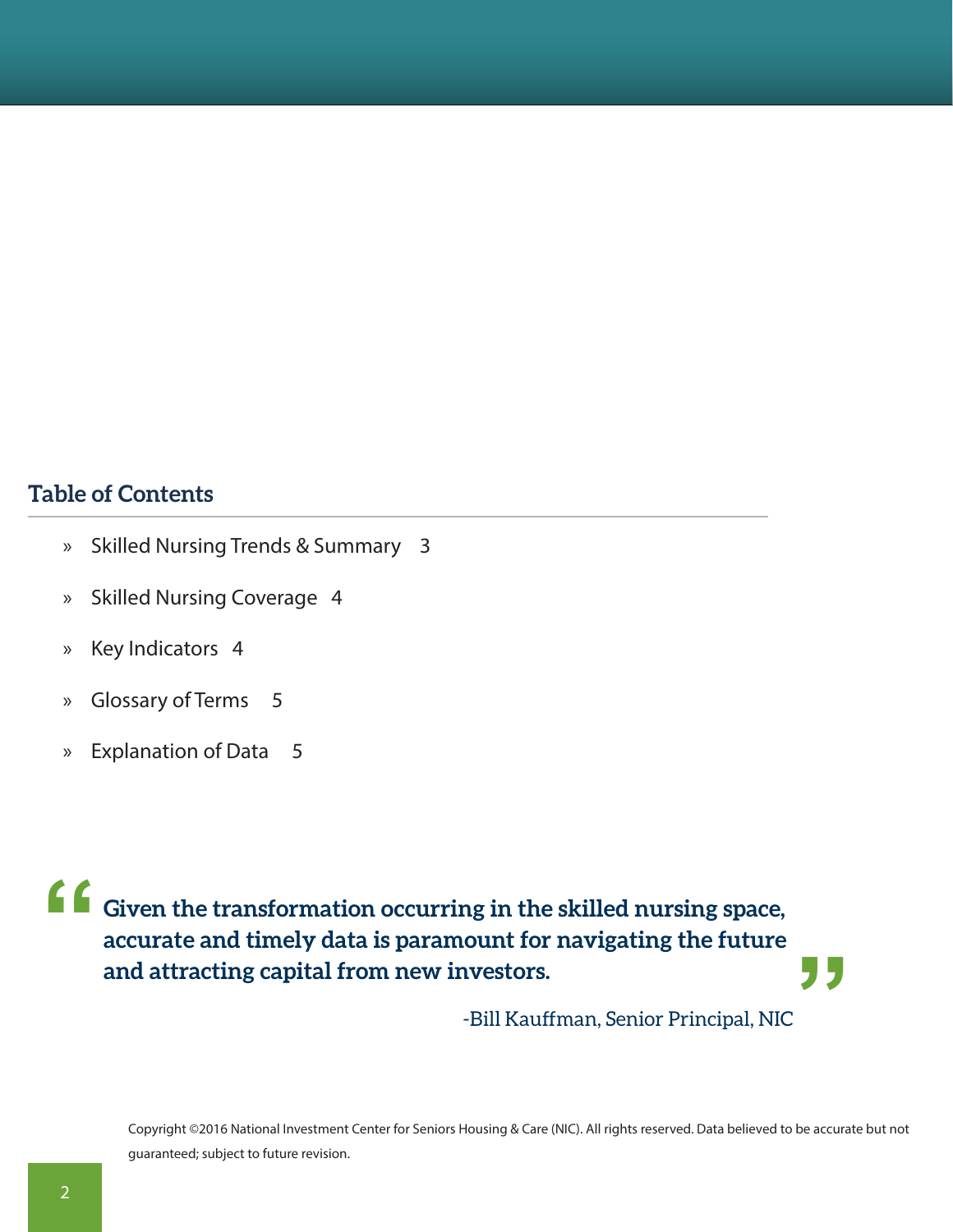# <span id="page-2-0"></span>**Skilled Nursing Trends1**

#### *Data through December 2015*



86% 85% 84% 83% 82%  $2012$  $2013$  $2014$  $2015$ 

**Revenue Per Patient Day** 

Occupancy

**Patient Day Mix** 



<sup>1</sup> Historical data is adjusted using same-store month-month changes.

## Trends Summary

- » Occupancy decreased by 180 basis points during the period. This is likely due to increased turnover resulting from a decline in average length of stay, especially for short-stay residents.
- » Managed Medicare (Managed Care) increased slowly within the patient day mix, suggesting more patients enrolled in Medicare Advantage plans.
- » Managed Medicare rates have decreased 10.1% overall from October 2011 through December 2015. The cumulative annual growth rate over the period was -2.5%.
- » Medicare rates oscillated, suggesting case mix volatility, and have stayed relatively flat over the last few years.
- » Medicaid rates have increased 5.5% over the last four years with a cumulative annual growth rate of 1.26%.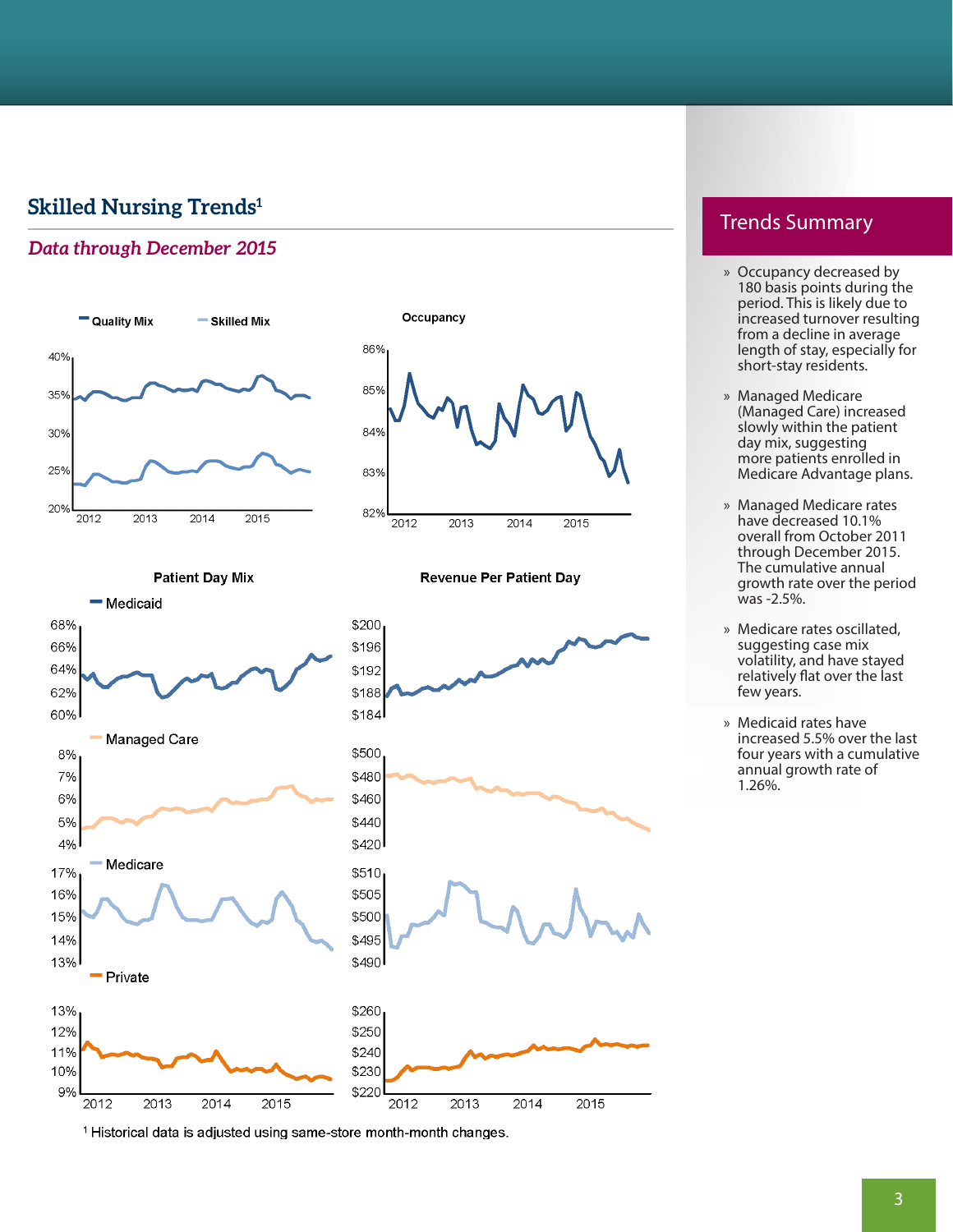# <span id="page-3-0"></span>**Skilled Nursing Coverage**

#### *Data through December 2015*



|                               |       | November December |
|-------------------------------|-------|-------------------|
| <b>States Represented</b>     | 47    | 47                |
| <b>Number of Contributors</b> | 18    | 18                |
| <b>Total SNF Properties</b>   | 1,425 | 1,480             |

Property Count Scale

# **Key Indicators**

#### *Data through December 2015*

|                    | Current<br>Month | 2<br>Mo./Mo.<br>Chg (bps) |
|--------------------|------------------|---------------------------|
| Occupancy          | 82.8%            | -38                       |
| <b>Quality Mix</b> | 34.8%            | -31                       |
| Skilled Mix        | 25.0%            | $-25$                     |
| Patient Day Mix    |                  |                           |
| Medicaid           | 65.3%            | 31                        |
| Medicare           | 13.7%            | $-18$                     |
| Managed Care       | 6.1%             | $-1$                      |
| Private            | 9.8%             | $-7$                      |

| <b>Revenue Per Patient Day</b> |       |         |
|--------------------------------|-------|---------|
| Medicaid                       | \$198 | 0.1%    |
| Medicare                       | \$497 | -0.4%   |
| Managed Care                   | \$434 | $-0.6%$ |
| Private                        | \$245 | በ 2%    |

<sup>2</sup> Same-store data